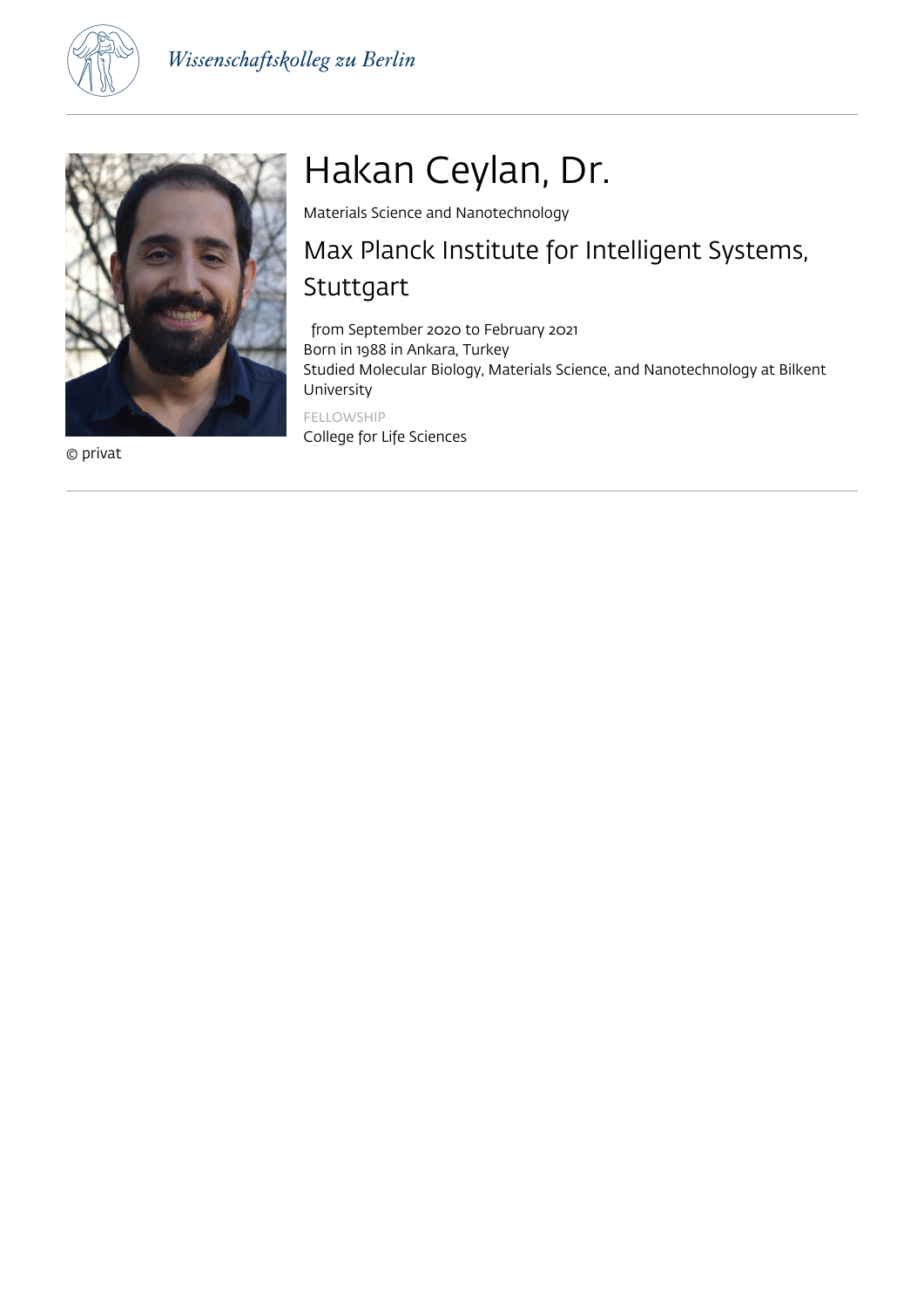PROJECT

# Medical Microscopic Robots for Minimally Invasive Targeted **Therapies**

 I develop microscopic soft machines that can safely navigate in the body, deliver theranostic agents, and perform interventional tasks with high precision, repeatability, and some autonomous capabilities. During my fellowship, I will explore important medical problems on which microrobots can make a disruptive or radical impact. My career aspiration is to move such disruptive medical technologies into clinics. For this purpose, I will take significant time to communicate with the medical faculty of the Charité, which is Germany's most researchoriented medical institution. One big problem of researchers who develop new cutting-edge biomedical technologies is inadequate communication with their academic fellows in clinics. As a result, a lot of time, money, and human resources are wasted on unused, impractical, or unnecessary products. As a junior researcher who is preparing to launch an independent career at the intersection of basic science, engineering, and translational research, learning the existing clinical problems from the best clinicians and developing realistic potential solutions using microrobotic technologies will give me a more tangible direction. Reciprocally, sharing my unique achievements in this emerging field can spur the clinicians to come up with previously unimagined or impossible new diagnostic or therapeutic ideas. I am enthusiastic that such discussions can also lead to future long-term collaborations around new and unexpected views, ideas, and technologies. These steps will greatly contribute to my cross-disciplinary intellectual interests and the establishment of a globally competitive and ambitious research team in the healthcare technologies.

I will benefit from the multi-disciplinary research environment in Berlin at the highest level possible. Besides the Charité, I will establish a close relationship with the Fritz Haber Institute, the Max Planck Institute for Infection Biology, the Fraunhofer Institute for Reliability and Microintegration, the Fraunhofer Institute for Applied Polymer Research, the Fraunhofer Institute for Cell Therapy and Immunology, Branch Bioanalytics and Bioprocesses, and the Leibniz Institute for Molecular Pharmacology, as I have found that the most significant research and future collaboration overlaps. I will look for opportunities to give research talks at these institutes and at the physical and life science departments of the Freie Universität Berlin and the Humboldt-Universität zu Berlin. I have also found the research topics of the Fraunhofer Institute for Industrial Engineering particularly intriguing, where I can take inspiration for completely new ideas to apply in uncharted territories.

### Recommended Reading

Ceylan, H., I. C. Yasa, O. Yasa, A. F. Tabak, J. Giltinan, and M. Sitti (2019). "3D-printed biodegradable microswimmer for theranostic cargo delivery and release." ACS Nano 13, 3: 3353-3362.

Yasa I. C., A. F. Tabak, O. Yasa, H. Ceylan, and M. Sitti (2019). "3D-printed microrobotic transporters with recapitulated stem cell niche for programmable and active cell delivery." Advanced Functional Materials 29, 17: 1808992.

Ceylan, H., I. C. Yasa, and M. Sitti (2017). "3D chemical patterning of micro-materials for encoded functionality." Advanced Materials 29, 9: 1605072.